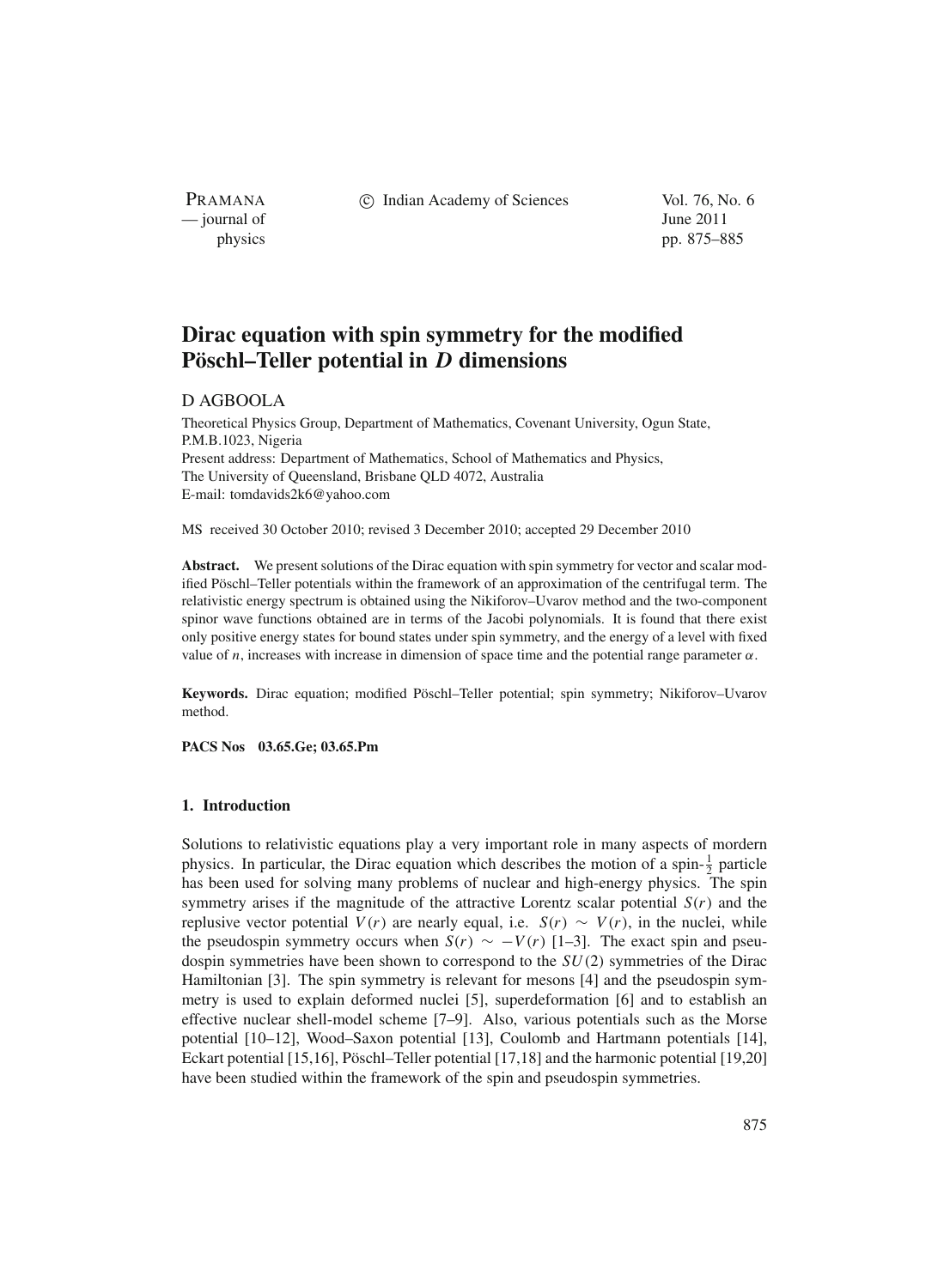Moreover, with interest in higher-dimensional theory, the multi-dimensional quantummechanical equations (relativistic and non-relativistic) have been solved with various physical potentials. For example, the *D*-dimensional Schrödinger equation has been studied with the Coulomb-like potential [21], pseudoharmonic potential [22], Hulthén potential [23] and Pöschl–Teller potential [24]. In addition, the *D*-dimensional relativistic Klein– Gordon and Dirac equations were studied with many exactly solvable models [25–30]. However, some physical potentials can only be solved exactly for the *s*-states. Unfortunately, the modified Pöschl–Teller potential is one of these potentials. For instance, a recent work [31] has presented the *s*-wave solutions of the Dirac equation with the Pöschl– Teller potential under the conditions of the exact spin symmetry and pseudospin symmetry. However, to extend the solutions of the modified Pöschl–Teller potential to any  $\ell \neq 0$  state, some recent studies [17,24] have used a hyperbolic approximation for the centrifugal term to obtain the non-relativistic solutions of the modified Pöschl–Teller potential. In light of this, the present paper intends to extend the discussions on the relativistic Pöschl–Teller potential to *D* dimensions by presenting bound-state solutions of the *D*-dimensional Dirac equation with spin symmetry for Lorentz vector and scalar modified Pöschl–Teller potential using the Nikiforov–Uvarov method [32].

## **2. The Dirac equation in** *D* **dimensions**

The *D*-dimensional Dirac equation with a scalar potential  $V_s(r)$ , a vector potential  $V_v(r)$ and mass  $\mu$  can be written in natural units  $\hbar = c = 1$  as [27,33,34,36–38]

$$
H\Psi(r) = E_{n_r\kappa}\Psi(r) \quad \text{where} \quad H = \sum_{j=1}^{D} \hat{\alpha}_j p_j + \hat{\beta}[\mu + V_s(r)] + V_v(r). \quad (1)
$$

Here  $E_{n_r\kappa}$  is the relativistic energy, and  $\{\hat{\alpha}_j\}$  and  $\hat{\beta}$  are Dirac matrices, which satisfy anticommutation relations

$$
\hat{\alpha}_j \hat{\alpha}_k + \hat{\alpha}_k \hat{\alpha}_j = 2\delta_{jk} \mathbf{1}
$$
  
\n
$$
\hat{\alpha}_j \hat{\beta} + \hat{\beta} \hat{\alpha}_j = 0
$$
  
\n
$$
\hat{\alpha}_j^2 = \hat{\beta}^2 = \mathbf{1}
$$
\n(2)

and

$$
p_j = -i\partial_j = -i\frac{\partial}{\partial x_j}, \qquad 1 \leqslant j \leqslant D. \tag{3}
$$

The orbital angular momentum operators  $L_{ik}$ , the spinor operators  $S_{ik}$  and the total angular momentum operators  $J_{ik}$  can be defined as follows:

$$
L_{jk} = -L_{jk} = ix_j \frac{\partial}{\partial x_k} - ix_k \frac{\partial}{\partial x_j}, \qquad S_{jk} = -S_{kj} = i \hat{\alpha}_j \hat{\alpha}_k / 2, \qquad J_{jk} = L_{jk} + S_{jk}.
$$

$$
L^{2} = \sum_{j < k}^{D} L_{jk}^{2}, \qquad S^{2} = \sum_{j < k}^{D} S_{jk}^{2}, \qquad J^{2} = \sum_{j < k}^{D} J_{jk}^{2}, \qquad 1 \leqslant j < k \leqslant D. \tag{4}
$$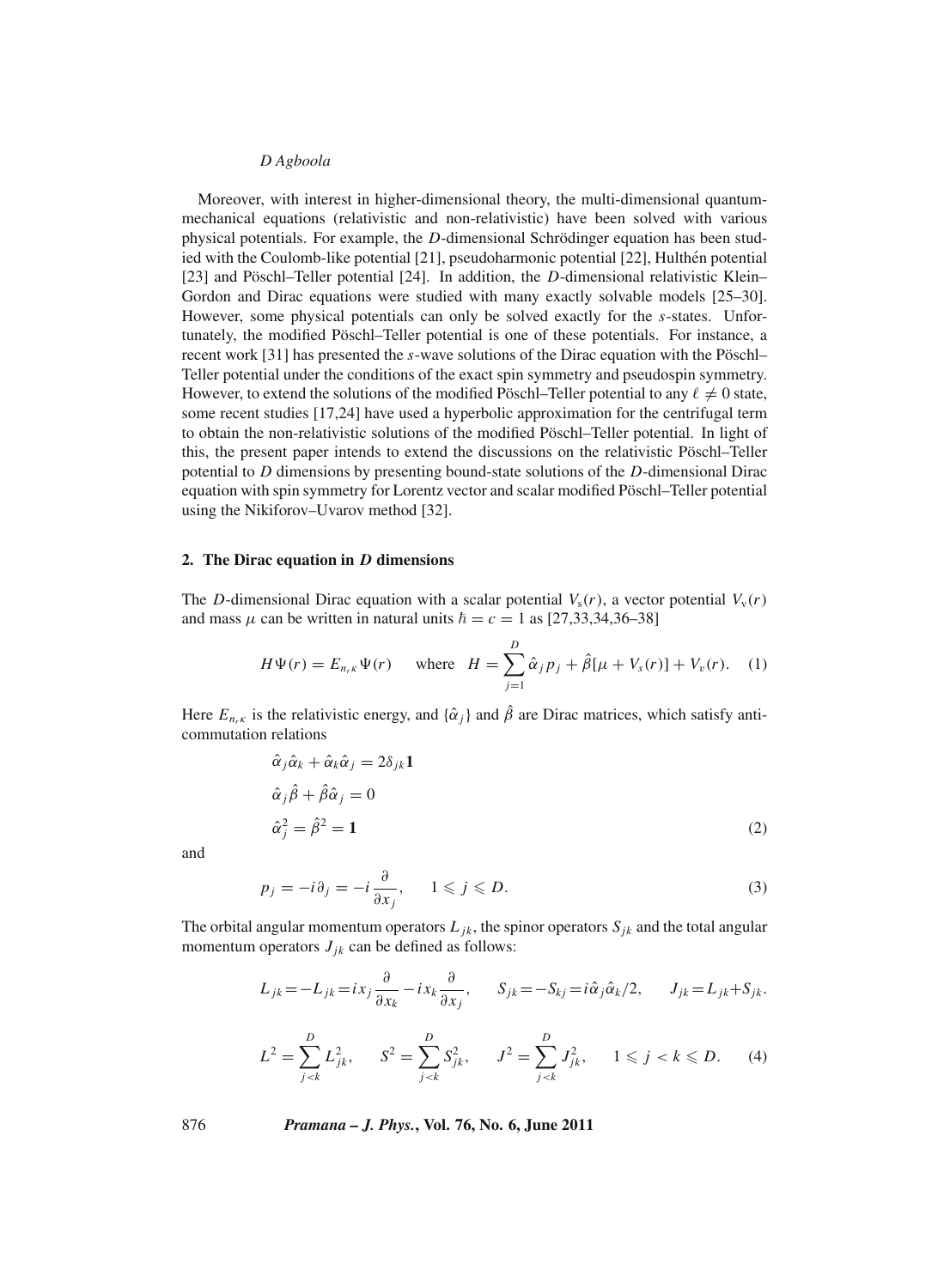For a spherically symmetric potential, total angular momentum operator  $J_{ik}$  and the spinorbit operator  $\hat{K} = -\hat{\beta}(J^2 - L^2 - S^2 + (D-1)/2)$  commutate with the Dirac Hamiltonian. For a given total angular momentum *j*, the eigenvalues of  $\hat{K}$  are  $\kappa = \pm (j + (D - 2)/2)$ ;  $\kappa = -(j + (D-2)/2)$  for aligned spin  $j = \ell + \frac{1}{2}$  and  $\kappa = (j + (D-2)/2)$  for unaligned spin  $j = \ell - \frac{1}{2}$ .

Thus, we can introduce the hyperspherical coordinates [35] as

$$
x_1 = r \cos \theta_1
$$
  
\n
$$
x_{\alpha} = r \sin \theta_1 \dots \sin \theta_{\alpha-1} \cos \phi, \qquad 2 \le \alpha \le D - 1
$$
  
\n
$$
x_D = r \sin \theta_1 \dots \sin \theta_{D-2} \sin \phi,
$$
\n(5)

where the volume element of the configuration space is given as

$$
\prod_{j=1}^{D} dx_j = r^{D-1} dr d\Omega, \qquad d\Omega = \prod_{j=1}^{D-1} (\sin \theta_j)^{j-1} d\theta_j \tag{6}
$$

with  $0 \le r < \infty$ ,  $0 \le \theta_k \le \pi$ ,  $k = 1, 2, ..., D - 2$ ,  $0 \le \phi \le 2\pi$ , such that the spinor wave functions can be classified according to the hyperradial quantum number  $n_r$  and the spin-orbit quantum number  $\kappa$  and can be written using the Pauli–Dirac representation

$$
\Psi_{n_{r}\kappa}(r,\Omega_{D}) = r^{-(D-1)/2} \begin{pmatrix} F_{n_{r}\kappa}(r)Y_{jm}^{\ell}(\Omega_{D}) \\ iG_{n_{r}\kappa}(r)Y_{jm}^{\tilde{\ell}}(\Omega_{D}) \end{pmatrix},
$$
\n(7)

where  $F_{n,k}(r)$  and  $G_{n,k}(r)$  are the radial wave functions of the upper- and the lower-spinor components respectively,  $Y_{jm}^{\ell}(\Omega_D)$  and  $Y_{jm}^{\tilde{\ell}}(\Omega_D)$  are the hyperspherical harmonic functions coupled with the total angular momentum *j*. The orbital and the pseudo-orbital angular momentum quantum numbers for spin symmetry  $\ell$  and and pseudospin symmetry  $\ell$  refer to the upper and lower components respectively.

Substituting eq.  $(7)$  into eq.  $(1)$ , and seperating the variables, we obtain the following coupled radial Dirac equation for the spinor components:

$$
\left(\frac{\mathrm{d}}{\mathrm{d}r} + \frac{\kappa}{r}\right) F_{n,\kappa}(r) = [\mu + E_{n,\kappa} - \Delta(r)] G_{n,\kappa}(r),\tag{8}
$$

$$
\left(\frac{\mathrm{d}}{\mathrm{d}r} - \frac{\kappa}{r}\right) G_{n,\kappa}(r) = [\mu - E_{n,\kappa} + \Sigma(r)] F_{n,\kappa}(r),\tag{9}
$$

where  $\Delta(r) = V_v(r) - V_s(r)$ ,  $\Sigma(r) = V_v(r) + V_s(r)$  and  $\kappa = \pm (2\ell + D - 1)/2$ . Further details of the derivation can be obtained from refs [36–38]. Using eq. (8) as the upper component and substituting into eq. (9), we obtain the following second-order differential equations:

$$
\left[\frac{d^2}{dr^2} - \frac{\kappa(\kappa + 1)}{r^2} - [\mu + E_{n,\kappa} - \Delta(r)][\mu - E_{n,\kappa} + \Sigma(r)] + \frac{\frac{d\Delta(r)}{dr} \left(\frac{d}{dr} + \frac{\kappa}{r}\right)}{[\mu(r) + E_{n,\kappa} - \Delta(r)]}\right] F_{n,\kappa}(r) = 0,
$$
\n(10)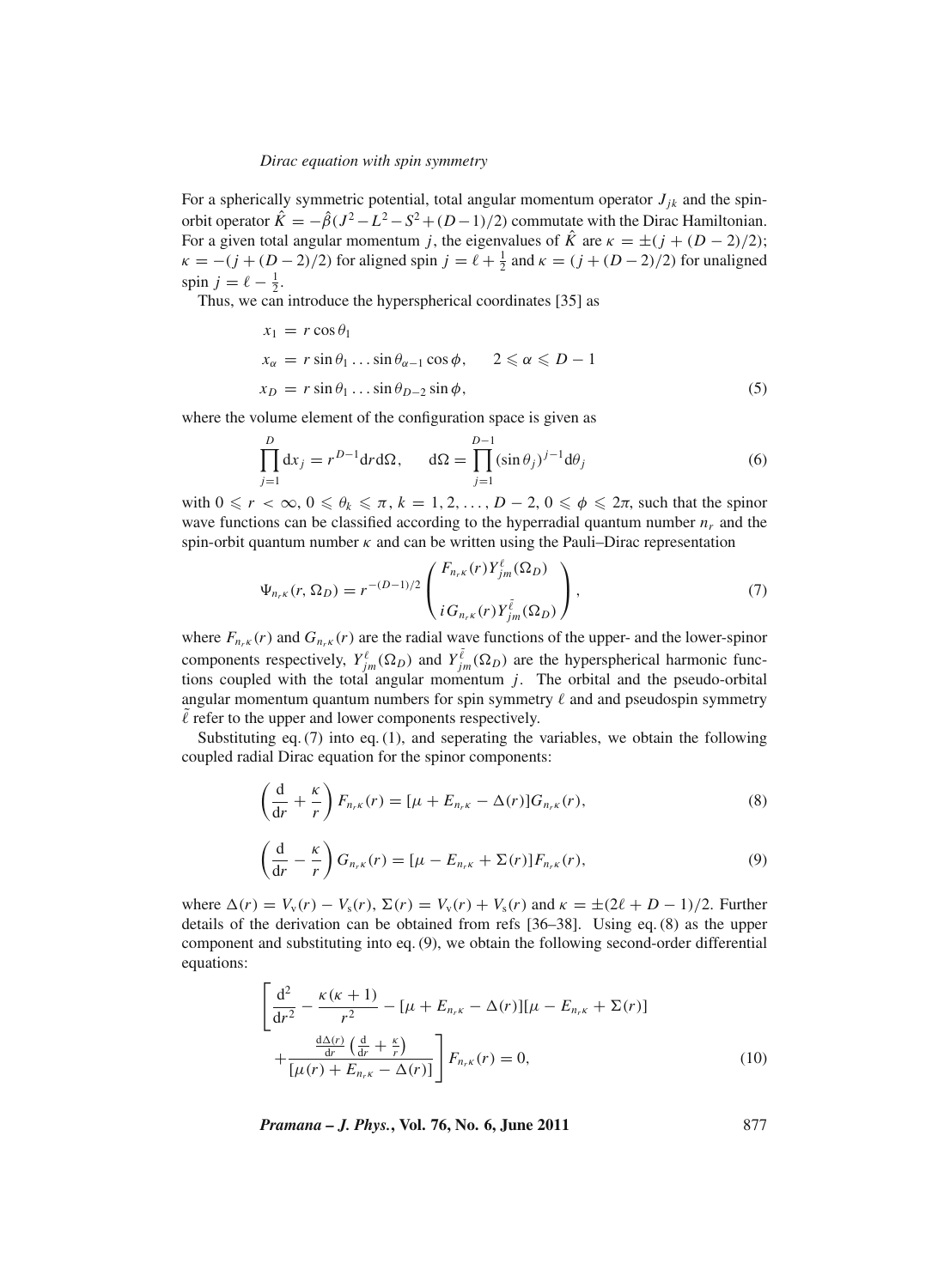$$
\left[\frac{d^2}{dr^2} - \frac{\kappa(\kappa - 1)}{r^2} - [\mu + E_{n,\kappa} - \Delta(r)][\mu - E_{n,\kappa} + \Sigma(r)] - \frac{\frac{d\Sigma(r)}{dr} \left(\frac{d}{dr} - \frac{\kappa}{r}\right)}{[\mu(r) - E_{n,\kappa} + \Sigma(r)]}\right] G_{n,\kappa}(r) = 0.
$$
\n(11)

We note that the energy eigenvalues in these equations depend on the angular momentum quantum number  $\ell$  and dimension *D*. However, to solve these equations, we shall use an approximation for the centrifugal barrier and obtain the solutions using the Nikiforov– Uvarov method.

#### **3. The Nikiforov–Uvarov method**

Next, we give a brief description of the conventional Nikiforov–Uvarov method. A more detailed description of the method can be obtained in [32]. With an appropriate transformation  $s = s(r)$ , the one-dimensional Schrödinger equation can be reduced to a generalized equation of hypergeometric type which can be written as follows:

$$
\psi''(s) + \frac{\tilde{\tau}(s)}{\sigma(s)} \psi'(s) + \frac{\tilde{\sigma}(s)}{\sigma^2(s)} \psi(s) = 0,
$$
\n(12)

where  $\sigma(s)$  and  $\tilde{\sigma}(s)$  are polynomials, at most second-degree and  $\tilde{\tau}(s)$  is at most a firstorder polynomial. To find particular solution of eq. (12) by separation of variables, if one deals with

$$
\psi(s) = \phi(s) y_{n_r}(s),\tag{13}
$$

eq. (12) becomes

$$
\sigma(s)y''_{n_r} + \tau(s)y'_{n_r} + \lambda y_{n_r} = 0, \tag{14}
$$

where

$$
\sigma(s) = \pi(s) \frac{\phi(s)}{\phi'(s)}
$$
\n(15)

$$
\tau(s) = \tilde{\tau}(s) + 2\pi(s), \quad \tau'(s) < 0,\tag{16}
$$

$$
\pi(s) = \frac{\sigma' - \tilde{\tau}}{2} \pm \sqrt{\left(\frac{\sigma' - \tilde{\tau}}{2}\right)^2 - \tilde{\sigma} + t\sigma},\tag{17}
$$

and

$$
\lambda = t + \pi'(s). \tag{18}
$$

The polynomial  $\tau(s)$  with the parameter *s* and prime factors show the differentials at first degree to be negative. However, determination of parameter *t* is essential in the calculation of  $\pi(s)$ . It is simply defined by setting the discriminate of the square root to zero [32].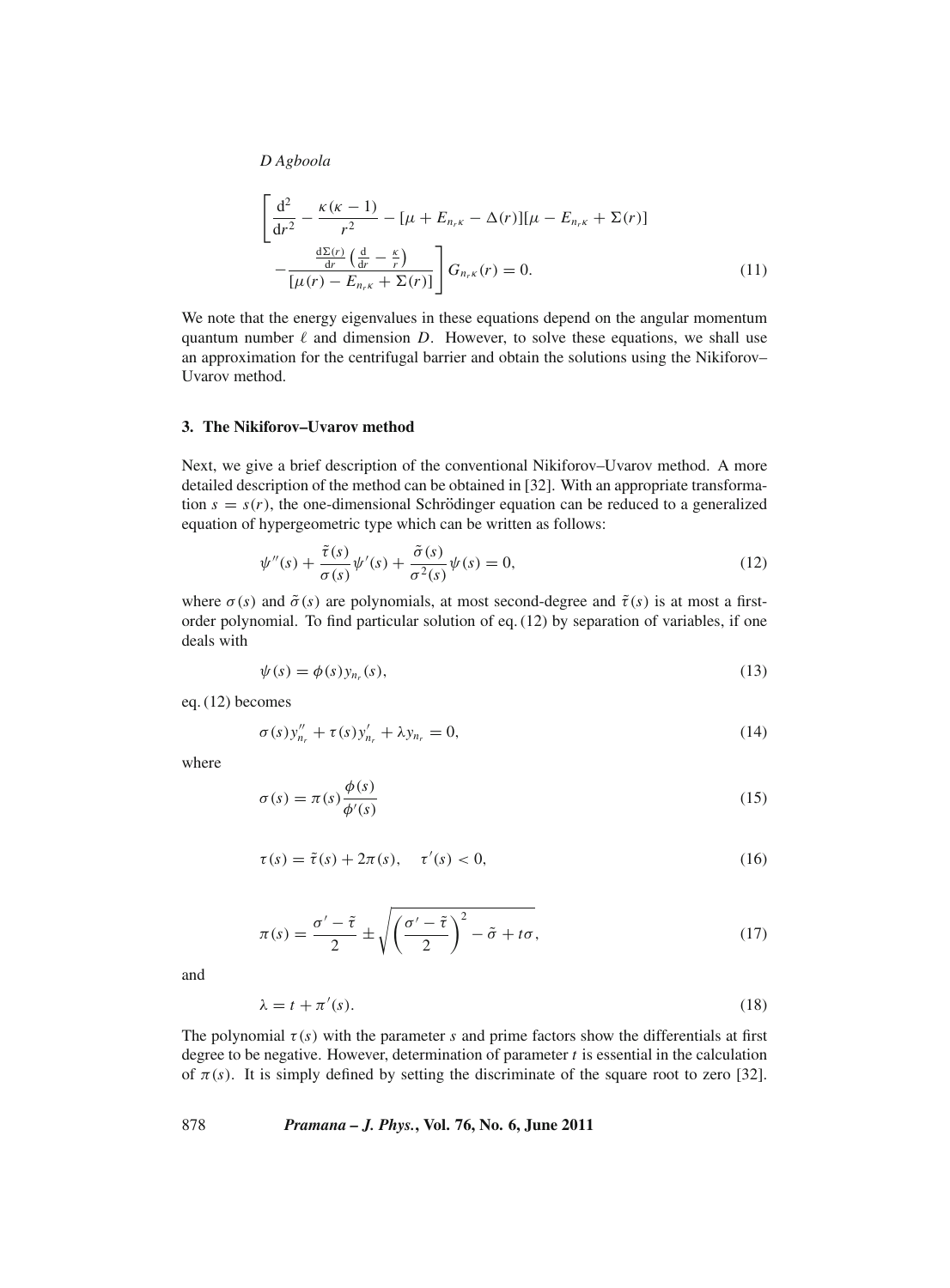Therefore, one gets a general quadratic equation for *t*. The values of *t* can be used for calculating the energy eigenvalues using the following equation:

$$
\lambda = t + \pi'(s) = -n_r \tau'(s) - \frac{n_r(n_r - 1)}{2} \sigma''(s).
$$
 (19)

Furthermore, the other part  $y_{n_r}(s)$  of the wave function in eq. (12) is the hypergeometrictype function whose polynomial solutions are given by Rodrigues relation:

$$
y_{n_r}(s) = \frac{B_{n_r}}{\rho(s)} \frac{d^{n_r}}{ds^{n_r}} [\sigma^{n_r}(s)\rho(s)],
$$
\n(20)

where  $B_{n_r}$  is a normalizing constant and the weight function  $\rho(s)$  must satisfy the condition [32]

$$
(\sigma \rho)' = \tau \rho. \tag{21}
$$

#### **4. Solutions to the radial equations in** *D* **dimensions**

The Lorentz vector  $V_v(r)$  and scalar  $V_s(r)$  modified Pöschl–Teller potential can be defined as follows [24,39–41]:

$$
V_{v}(r) = -\frac{V_{0}}{\cosh^{2}(\alpha r)} \quad \text{and} \quad V_{s}(r) = -\frac{S_{0}}{\cosh^{2}(\alpha r)}, \tag{22}
$$

where  $\alpha$  is related to the range of the potential and  $V_0$  and  $S_0$  are the depths of the vector and scalar potentials respectively. Moreover, we can approximate the centrifugal terms as follows [17,24]:

$$
\frac{1}{r^2} \approx \frac{\alpha^2}{\sinh^2(\alpha r)}.
$$
\n(23)

Substituting eqs  $(22)$  and  $(23)$  into eqs  $(10)$  and  $(11)$ , we have

 $[\mu(r) - E_{n_r\kappa} + \Sigma(r)]$ 

$$
\left[\frac{d^2}{dr^2} - \frac{\alpha^2 \kappa(\kappa + 1)}{\sinh^2(\alpha r)} - [\mu + E_{n_r \kappa} - \Delta(r)][\mu - E_{n_r \kappa} + \Sigma(r)] + \frac{\frac{d\Delta(r)}{dr} \left(\frac{d}{dr} + \frac{\kappa}{r}\right)}{[\mu(r) + E_{n_r \kappa} - \Delta(r)]}\right] F_{n_r \kappa}(r) = 0,
$$
\n(24)

$$
\frac{d^2}{dr^2} - \frac{\alpha^2 \kappa (\kappa - 1)}{\sinh^2(\alpha r)} - [\mu + E_{n_r \kappa} - \Delta(r)][\mu - E_{n_r \kappa} + \Sigma(r)]
$$

$$
-\frac{\frac{d\Sigma(r)}{dr} \left(\frac{d}{dr} - \frac{\kappa}{r}\right)}{\Gamma(\kappa)} \left| G_{n_r \kappa}(r) = 0, \tag{25}
$$

where

$$
\Delta(r) = \frac{S_0 - V_0}{\cosh^2(\alpha r)} \quad \text{and} \quad \Sigma(r) = \frac{-(V_0 + S_0)}{\cosh^2(\alpha r)}.
$$
 (26)

*Pramana – J. Phys.***, Vol. 76, No. 6, June 2011** 879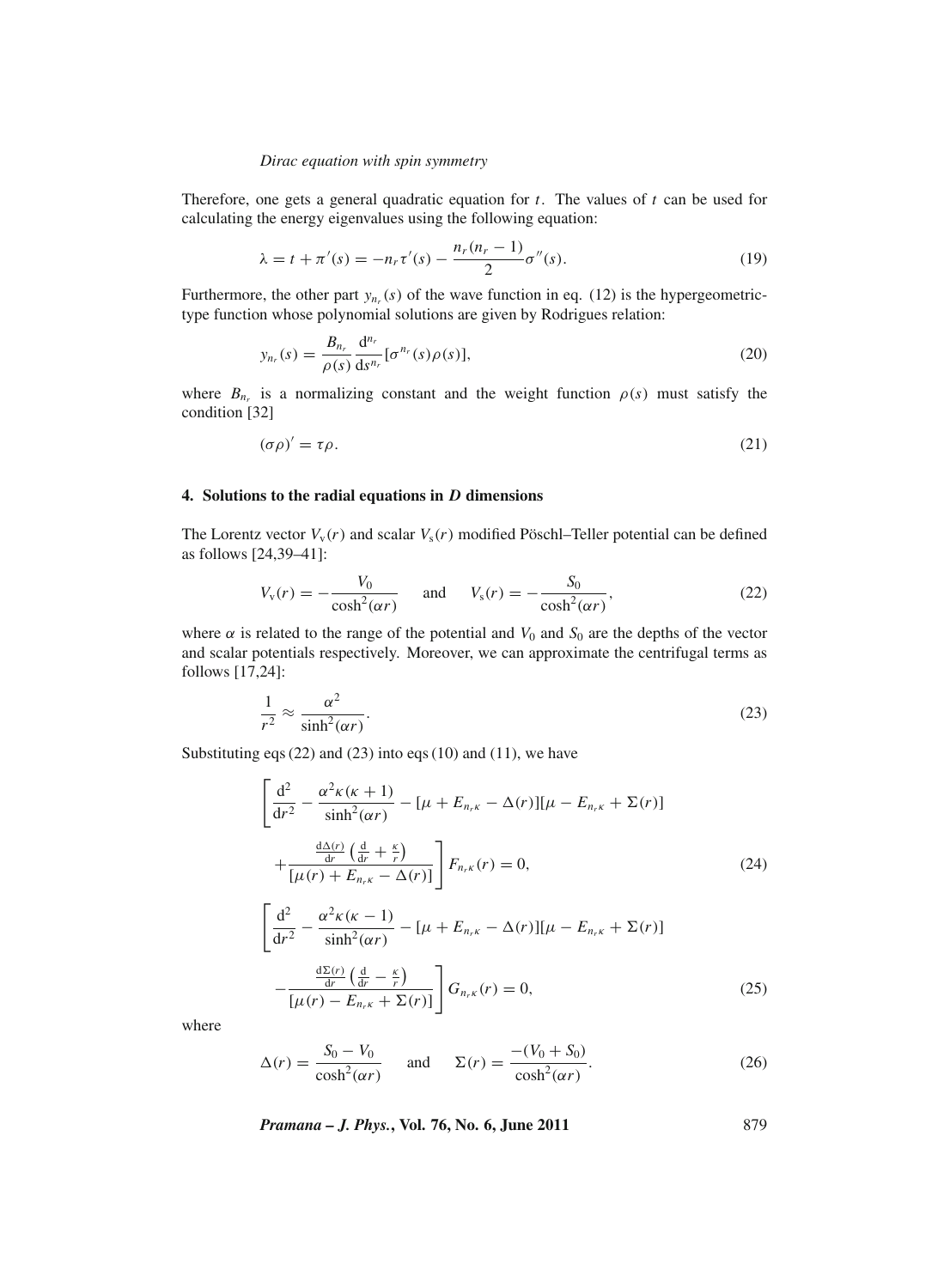For spin symmetry,  $V_v(r) \sim V_s(r)$ , i.e.  $\Delta(r) = V_v(r) - V_s(r) = C_1$  (a constant), which implies that  $(d\Delta(r)/dr) = 0$ . Thus, putting this into eq. (24), we have

$$
\left[\frac{d^2}{dr^2} - \frac{\alpha^2 \kappa (\kappa + 1)}{\sinh^2(\alpha r)} - (\mu - E_{n_r \kappa})(\mu + E_{n_r \kappa} - C_1) + \frac{(V_0 + S_0)(E_{n_r \kappa} + \mu - C_1)}{\cosh^2(\alpha r)}\right] F_{n_r \kappa}(r) = 0.
$$
\n(27)

If we take the transformation  $s = \tanh^2(\alpha r)$ , eq. (27) becomes

$$
F_{n,\kappa}''(s) + \frac{1-3s}{2s(1-s)} F_{n,\kappa}'(s) + \frac{1}{4s^2(1-s)^2} [-\delta s^2 + (\delta + \gamma - \epsilon^2)s - \gamma] F_{n,\kappa} = 0,
$$
\n(28)

where

$$
\epsilon^{2} = \frac{(\mu - E_{n_{r}\kappa})(\mu + E_{n_{r}\kappa} - C_{1})}{\alpha^{2}},
$$
  

$$
\delta = \frac{(V_{0} + S_{0})(E_{n_{r}\kappa} + \mu - C_{1})}{\alpha^{2}}
$$

and

$$
\gamma = \kappa(\kappa + 1). \tag{29}
$$

Comparing eqs (28) and (12) we can define the following:

$$
\tilde{\tau}(s) = 1 - 3s, \quad \sigma(s) = 2s(1 - s)
$$

and

$$
\tilde{\sigma}(s) = -\delta s^2 + (\gamma + \delta - \epsilon^2)s - \gamma.
$$
\n(30)

Inserting these into eq. (17), we have the following function:

$$
\pi(s) = \frac{1-s}{2} \pm \frac{1}{2} \sqrt{(1+4\delta - 8t)s^2 + (8t - 4(\gamma + \delta - \epsilon^2) - 2)s + 4\gamma + 1}.
$$
\n(31)

The constant parameter *t* can be found by the condition that the discriminant of the expression under the square root has a double root, i.e., its discriminant is zero. Thus, the possible value function for each value of *t* is given as

$$
\pi(s) = \frac{1-s}{2} \pm \begin{cases} \frac{1}{2} \left[ \left( -2\epsilon + \sqrt{1+4\gamma} \right) s - \sqrt{1+4\gamma} \right] \text{ for } t = -\frac{1}{2} \left( \gamma - \delta + \epsilon^2 \right) + \frac{1}{2} \epsilon \sqrt{1+4\gamma} \\ \frac{1}{2} \left[ \left( 2\epsilon + \sqrt{1+4\gamma} \right) s - \sqrt{1+4\gamma} \right] \text{ for } t = -\frac{1}{2} \left( \gamma - \delta + \epsilon^2 \right) - \frac{1}{2} \epsilon \sqrt{1+4\gamma} \end{cases}
$$
(32)

.

By Nikiforov–Uvarov method, we made an appropriate choice of the function  $\pi(s)$  = By INKHOLOV-OVALOV method, we made an appropriate choice of the function  $\pi(s) = \frac{1-s}{2} - \frac{1}{2} \left[ (2\epsilon + \sqrt{1+4\gamma}) s - \sqrt{1+4\gamma} \right]$  such that by eq. (19), the eigenvalue equation can be obtained to be

$$
-\frac{1}{2}(\gamma - \delta + \epsilon^2) - \frac{1}{2}\epsilon\sqrt{1 + 4\gamma} - \frac{1}{2}(2\epsilon + \sqrt{1 + 4\gamma}) - \frac{1}{2}
$$
  
=  $n_r[4 + 2\epsilon + \sqrt{1 + 4\gamma}] + 2n_r(n_r - 1).$  (33)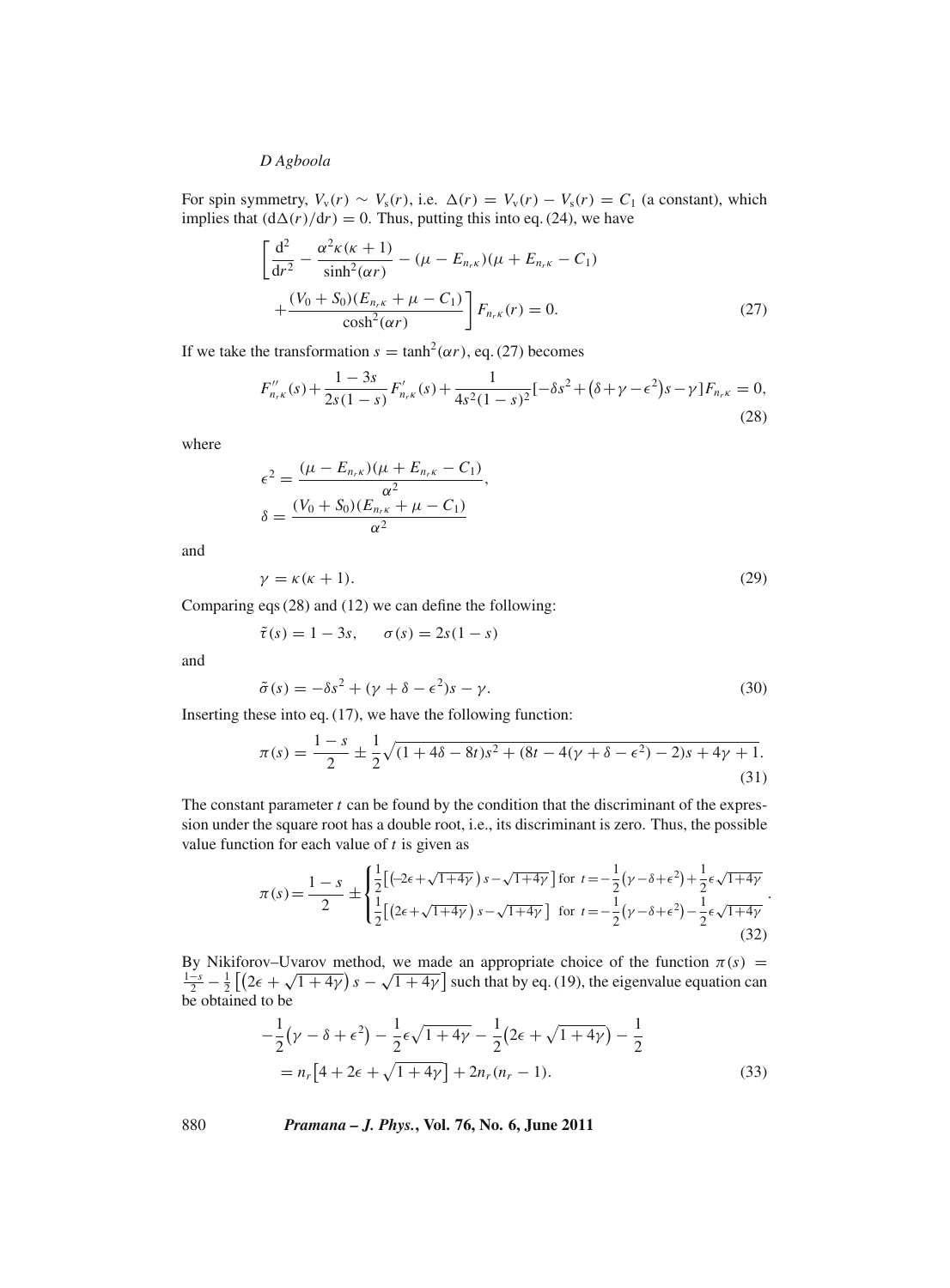Equation (33) can be written in the powers of  $\epsilon$  as follows:

$$
\epsilon^2 + \epsilon \left[ 2(2n_r + 1) + \sqrt{1 + 4\gamma} \right] + (\gamma - \delta) + \left[ (1 + 2n_r) + \sqrt{1 + 4\gamma} \right] = 0, (34)
$$

such that we can obtain

$$
-\epsilon^2 = -\frac{1}{4} \left[ -2(2n_r + 1) - \sqrt{1 + 4\gamma} + \sqrt{1 + 4\delta} \right]^2, \tag{35}
$$

from which we can obtain a rather complicated transcendental energy equation:

$$
(\mu - E_{n_r\kappa})(\mu + E_{n_r\kappa} - C_1)
$$
  
=  $\frac{\alpha^2}{4} \left[ 2(2n_r + 1) + (2\kappa + 1) - \frac{1}{\alpha} \sqrt{\alpha^2 + 4(V_0 + S_0)(E_{n_r\kappa} + \mu - C_1)} \right]^2$ . (36)

If we define a principal quantum number  $n = 2n_r + \ell + 1$ , eq. (36) becomes

$$
(\mu - E_n)(\mu + E_n - C_1) = \frac{\alpha^2}{4} \left[ 2n + D - \frac{1}{\alpha} \sqrt{\alpha^2 + 4(V_0 + S_0)(E_n + \mu - C_1)} \right]^2,
$$
\n(37)

where we have chosen  $\kappa = (2\ell + D - 1)/2$  and  $n = 1, 2, 3, \ldots$ . Some numerical values of the energy levels  $E(\alpha, n, D)$  for some dimensions and excited states are given in table 1.

| $\ldots$                    |                  |                         |                         |                         |                         |
|-----------------------------|------------------|-------------------------|-------------------------|-------------------------|-------------------------|
|                             |                  |                         | $E(\alpha, n, D)$       |                         |                         |
| $C_1 = V_0 = S_0 = \mu = 1$ |                  |                         |                         |                         |                         |
| D                           | $\boldsymbol{n}$ | $\alpha = 0.0001$       | $\alpha = 0.001$        | $\alpha = 0.005$        | $\alpha=0.01$           |
|                             | $\mathbf{1}$     | $4.0032\times10^{-8}$   | $4.0326 \times 10^{-6}$ | $1.0442\times10^{-4}$   | $4.4016 \times 10^{-4}$ |
|                             | $\mathfrak{2}$   | $9.0108\times10^{-8}$   | $9.1118\times10^{-6}$   | $2.4161 \times 10^{-4}$ | $1.1130\times10^{-3}$   |
| 3                           | 3                | $1.6026 \times 10^{-7}$ | $1.6271 \times 10^{-5}$ | $4.4842\times10^{-4}$   |                         |
|                             | $\overline{4}$   | $2.5050\times10^{-7}$   | $2.5544 \times 10^{-5}$ |                         |                         |
|                             | 5                | $3.6087\times10^{-7}$   | $3.6973 \times 10^{-5}$ |                         |                         |
|                             | 1                | $6.2562\times10^{-8}$   | $6.3142\times10^{-6}$   | $1.6530\times10^{-4}$   | $7.1490\times10^{-4}$   |
|                             | $\overline{2}$   | $1.2267\times10^{-7}$   | $1.2429 \times 10^{-5}$ | $3.3488 \times 10^{-4}$ |                         |
| $\overline{4}$              | 3                | $2.0287\times10^{-7}$   | $2.0641 \times 10^{-5}$ | $6.0121 \times 10^{-4}$ |                         |
|                             | $\overline{4}$   | $3.0317\times10^{-7}$   | $3.0955 \times 10^{-5}$ |                         |                         |
|                             | 5                | $4.2361 \times 10^{-7}$ | $4.3513\times10^{-5}$   |                         |                         |
|                             | $\mathbf{1}$     | $9.0108\times10^{-8}$   | $9.1118\times10^{-6}$   | $2.4161 \times 10^{-4}$ | $1.1131 \times 10^{-3}$ |
|                             | $\overline{2}$   | $1.6026 \times 10^{-7}$ | $1.6270\times10^{-5}$   | $4.4842\times10^{-4}$   |                         |
| 5                           | 3                | $2.5050\times10^{-7}$   | $2.5541 \times 10^{-5}$ |                         |                         |
|                             | $\overline{4}$   | $3.6087\times10^{-7}$   | $3.6973 \times 10^{-5}$ |                         |                         |
|                             | 5                | $4.9139 \times 10^{-7}$ | $5.0616\times10^{-5}$   |                         |                         |
|                             |                  |                         |                         |                         |                         |

**Table 1.** The bound-state energy levels  $E_n$  are shown for spin symmetry. The numerical results show that the energy levels increase with both the dimensions *D* and the range parameter  $\alpha$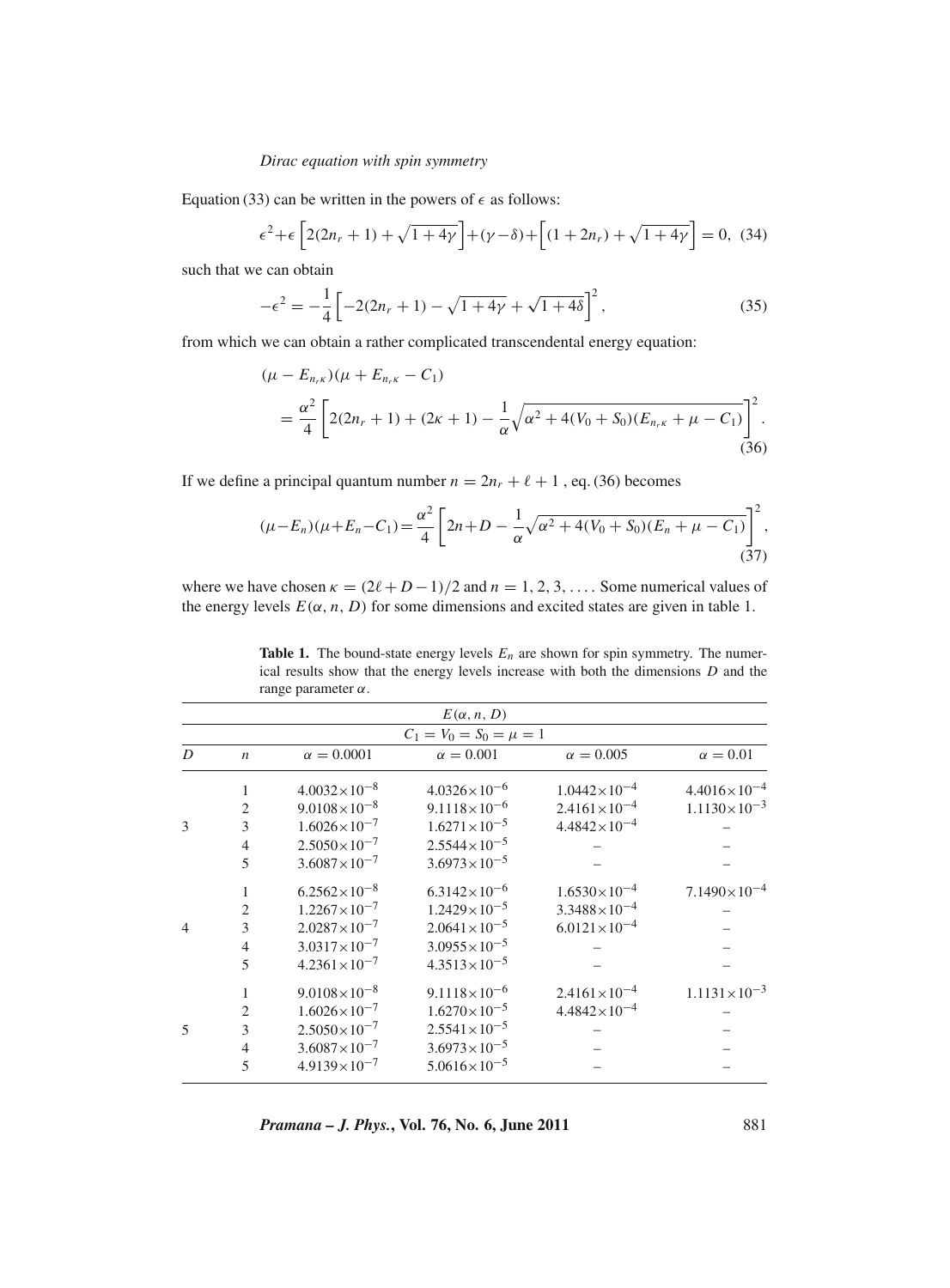We now obtain the spinor components of the wavefunction for the spin symmetry using the Nikiforov–Uvarov method. By substituting  $\pi(s)$  and  $\sigma(s)$  into eq. (15) and solving the first-order differential equation, we have

$$
\phi(s) = s^{(\kappa+1)/2} (1-s)^{\epsilon/2}.
$$
\n(38)

Also using eq. (21), the weight function  $\rho(s)$  can be obtained as

$$
\rho(s) = \frac{1}{2} s^{(2\kappa - 1)/2} (1 - s)^{\epsilon}.
$$
\n(39)

Substituting eq. (39) into the Rodrigues relation (20), we have

$$
y_{n_r}(s) = B_{n_r} s^{-(2\kappa - 1)/2} (1 - s)^{-\epsilon} \frac{d^{n_r}}{ds^{n_r}} \left[ s^{n_r + (2\kappa - 1)/2} (1 - s)^{n_r + \epsilon} \right]. \tag{40}
$$

Therefore, we can write the upper component  $F_{n_r}$  (*s*) as

$$
F_{n_r\kappa}(s) = C_{n_r} s^{(\kappa+1)/2} (1-s)^{\epsilon/2} P_{n_r}^{((2\kappa-1)/2, \epsilon)} (1-2s), \tag{41}
$$

where  $C_{n_r}$  is the normalization constant, and we have used the definition of the Jacobi polynomials [42], given as

$$
P_n^{(a, b)}(s) = \frac{(-1)^n}{n!2^n(1-s)^a(1+s)^b} \frac{d^n}{ds^n} \left[ (1-s)^{a+n} (1+s)^{b+n} \right].
$$
 (42)

Using eq. (8) the lower-component can be obtained as follows:

$$
G_{n_r\kappa}(s) = A_1(s) P_{n_r}^{((2\kappa - 1)/2, \epsilon)}(1 - 2s) + A_2(s) P_{n_r - 1}^{(2\kappa + 1)/2, \epsilon/2 + 1)}(1 - 2s), \quad (43)
$$

where

$$
A_1(s) = \frac{C_{n_r} \alpha s^{\kappa/2} (1-s)^{\epsilon/2} \left[ \left( \frac{\kappa+1}{2} \right) (1-s) - \frac{\epsilon}{2} s \right] + C_{n_r} \frac{\alpha \kappa}{\tanh^{-1}(\sqrt{s})}}{\mu + E_{n_r \kappa} - C_1}
$$

and

$$
A_2(s) = \frac{D_{n_r} \alpha s^{(\kappa+2)/2} (1-s)^{(\epsilon+2)/2}}{\mu + E_{n_r \kappa} - C_1} \tag{44}
$$

with constant  $D_{n_r}$  defined by

$$
D_{n_r} = \frac{2\epsilon + 2n_r + 2\kappa + 1}{4} \times C_{n_r}.
$$
\n
$$
(45)
$$

Moreover, to compute the normalization constant  $C_{n_r}$ , it is easy to show that

$$
\int_0^\infty \left| r^{\frac{-(D-1)}{2}} F_{n,\kappa}(r) \right|^2 r^{D-1} dr
$$
\n
$$
= \int_0^\infty |F_{n,\kappa}(r)|^2 dr = \int_0^1 |F_{n,\kappa}(s)|^2 \frac{ds}{2\alpha\sqrt{s}(1-s)} = 1,
$$
\n(46)

where we have also used the substitution  $s = \tanh^2(\alpha r)$ . Putting eq. (41) into eq. (46) and using the following definition of the Jacobi polynomial [42]:

$$
P_n^{(a,b)}(s) = \frac{\Gamma(n+a+1)}{n!\Gamma(1+a)} \, {}_2F_1\left(-n, a+b+n+1; 1+a; \frac{1-s}{2}\right),\tag{47}
$$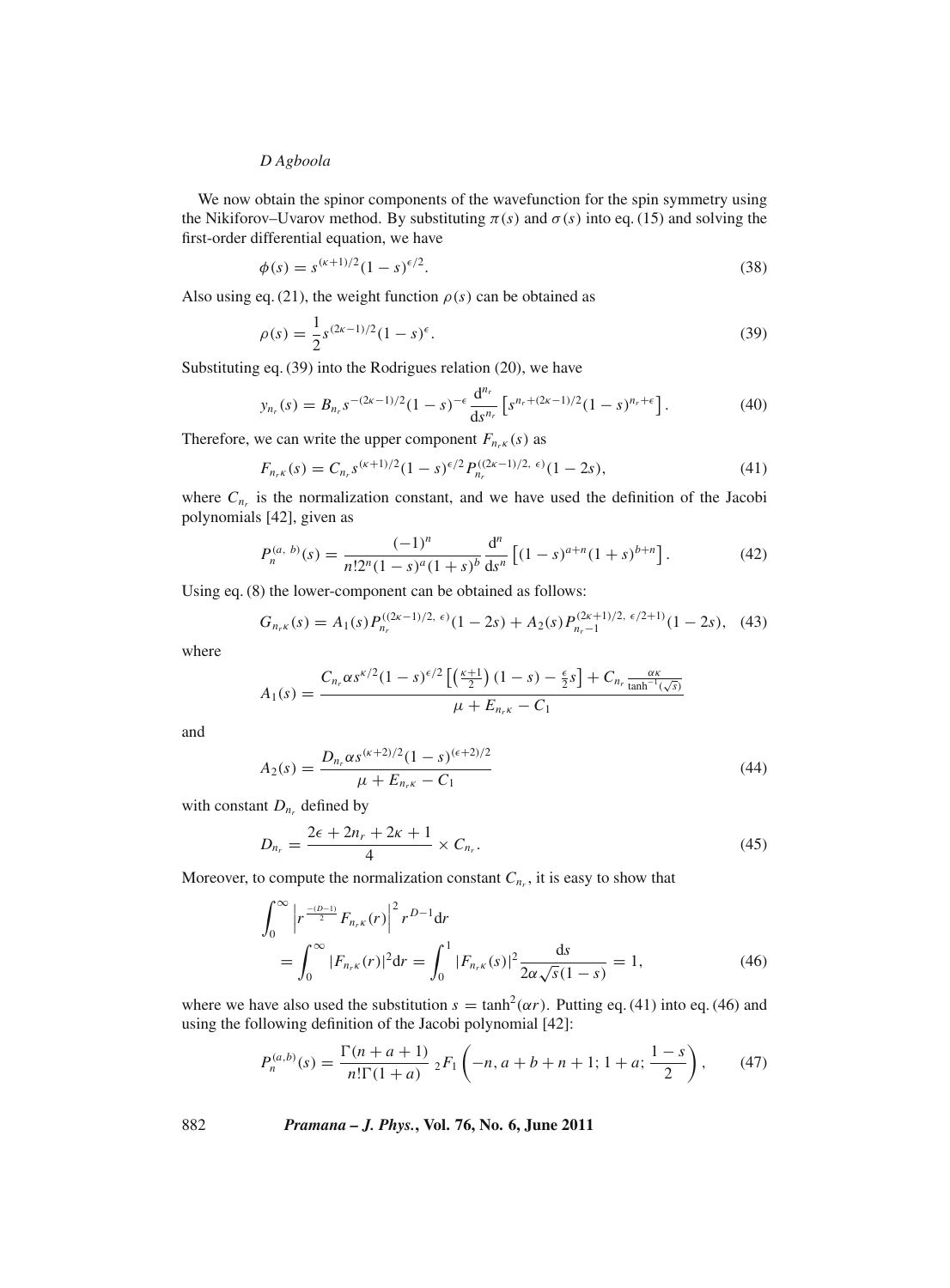we arrived at

$$
C_{n_r}^2 N_{n_r} \int_0^1 s^{\kappa + \frac{1}{2}} (1 - s)^{\epsilon - 1} \Big[ 2F_1 \left( -n_r, \kappa + \epsilon + n_r + 1/2; \ \kappa + 1/2; \ s \right) \Big]^2 ds = \alpha,
$$
\n(48)

where  $N_{n_r} = \frac{1}{2} \left[ \frac{\Gamma(n_r + \kappa + 1/2)}{n_r! \Gamma(\kappa + 1/2)} \right]$  $\left[\frac{\Gamma(n_r + \kappa + 1/2)}{n_r! \Gamma(\kappa + 1/2)}\right]^2$  and  ${}_2F_1$  is the hypergeometric function. Using the following series representation of the hypergeometric function

$$
{}_{p}F_{q}(a_{1},...,a_{p};c_{1},...,c_{q};s) = \sum_{n=0}^{\infty} \frac{(a_{1})_{n}...(a_{p})_{n}}{(c_{1})_{n}...(c_{q})_{n}} \frac{s^{n}}{n!}
$$
(49)

we have

$$
C_{n_r}^2 N_{n_r} \sum_{i=0}^{n_r} \sum_{j=0}^{n_r} \frac{(-n_r)_i (\kappa + \epsilon + n_r + 1/2)_i}{(\kappa + 1/2)_i i!} \frac{(-n_r)_j (\kappa + \epsilon + n_r + 1/2)_j}{(\kappa + 1/2)_j j!} \times \int_0^1 s^{\kappa + i + j + \frac{1}{2}} (1 - s)^{\epsilon - 1} ds = \alpha.
$$
 (50)

Hence, by the definition of the beta function, eq. (43) becomes

$$
C_{n_r}^2 N_{n_r} \sum_{i=0}^{n_r} \sum_{j=0}^{n_r} \frac{(-n_r)_i (\kappa + \epsilon + n_r + 1/2)_i}{\kappa + 1/2)_i i!} \frac{(-n_r)_j (\kappa + \epsilon + n_r + 1/2)_j}{(\kappa + 1/2)_j j!} \times B\left(\kappa + i + j + \frac{3}{2}, \epsilon\right) = \alpha.
$$
 (51)

Using the relations  $B(x, y) = \Gamma(x)\Gamma(y)/\Gamma(x + y)$  and the Pochhammer symbol  $(a)_n =$  $\Gamma(a + n)/\Gamma(a)$ , eq. (51) can be written as

$$
C_{n_r}^2 N_{n_r} \sum_{i=0}^{n_r} \frac{(-n_r)_k (\kappa + \epsilon + n_r + 1/2)_i (\kappa + \frac{3}{2})_i}{(\epsilon + \kappa + \frac{3}{2})_k (\kappa + 1/2)_i k!} \times \sum_{j=0}^{n_r} \frac{(-n_r)_j (\kappa + \epsilon + n_r + 1/2)_j (\kappa + i + \frac{3}{2})_j}{(\epsilon + \kappa + i + \frac{3}{2})_j (\kappa + 1/2)_j j!} = \frac{\alpha}{B(\kappa + \frac{3}{2}, \epsilon)}.
$$
 (52)

Lastly, eq. (52) can be used to compute the normalization constants for  $n_r = 0, 1, 2, \dots$ In particular, for the ground state, i.e.  $n_r = 0$ , we have

$$
C_0 = \sqrt{\frac{2\alpha}{B\left(\kappa + \frac{3}{2}, \epsilon\right)}}.\tag{53}
$$

#### **5. Concluding remarks**

In conclusion, the solutions of the Dirac equation with spin symmetry for the modified Pöschl–Teller potential has been extended to a multidimensional case. The energy levels and the spinor components of the wave function were obtained using the Nikiforov–Uvarov method. We also obtained the normalization constants in the form of hypergeometric series.

*Pramana – J. Phys.***, Vol. 76, No. 6, June 2011** 883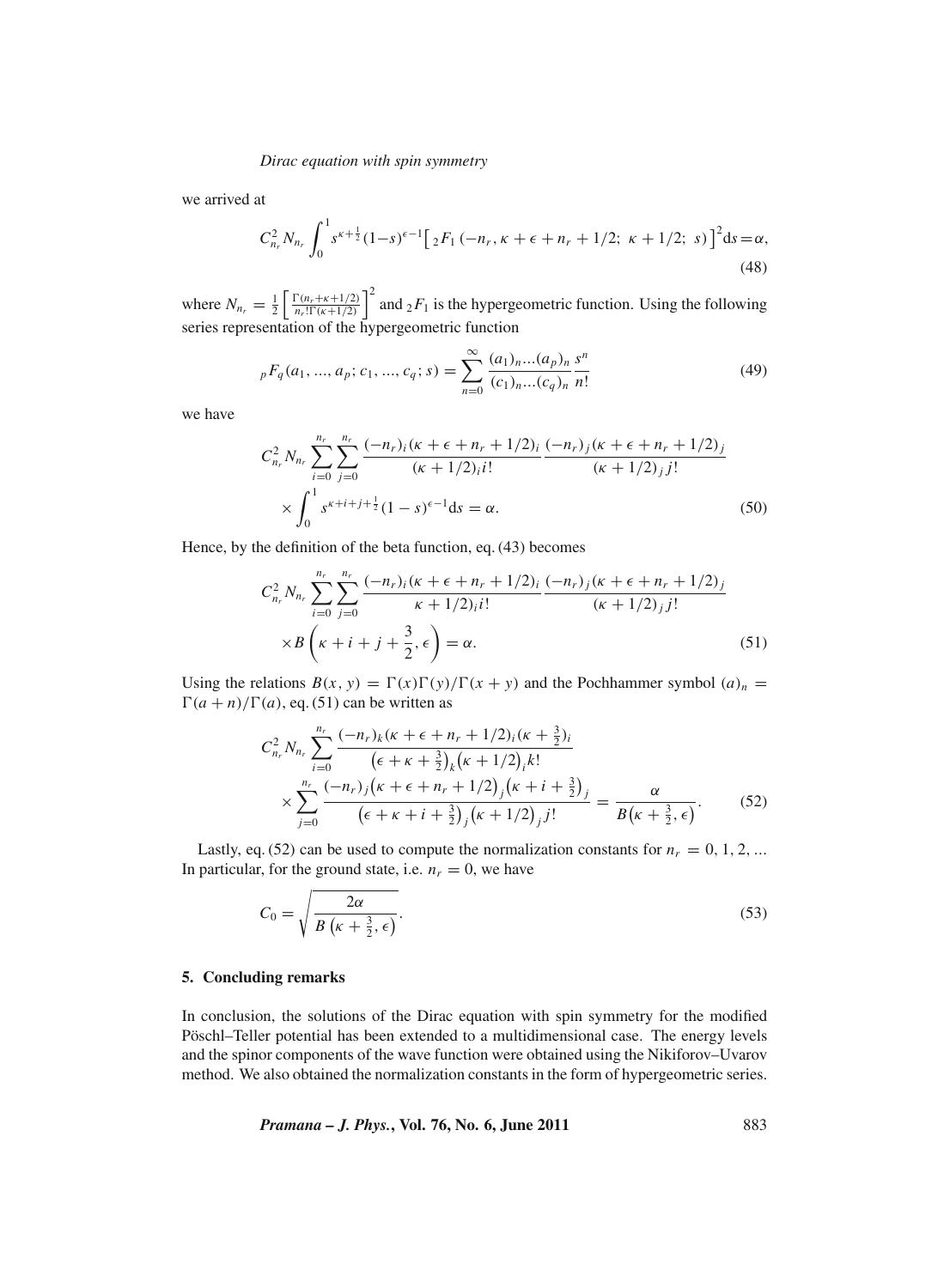Numerical results show that there are only positive-energy states for bound states with spin symmetry. Also, the energy levels with fixed value of *n* increase with the dimension of the space time and the potential range parameter  $\alpha$ . Moreover, the existence of the degenerate states between  $E(\alpha, n + 1, D)$  and  $E(\alpha, n, D + 2)$  indicate that the energy levels can be completely determined using the ground state.

#### **Acknowledgements**

The author is grateful to the anonymous referee for the useful suggestions which have greatly improved the paper. He also wishes to thank Father J and Popoola B for their kind support during the preparation of the article.

## **References**

- [1] J N Ginocchio, *Phys. Re*v*.* **C69**, 034318 (2004)
- [2] J N Ginocchio, *Phys. Re*v*. Lett.* **78**, 436 (1997)
- [3] J N Ginocchio, *Phys. Rep.* **414(4–5)**, 165 (2005)
- [4] P R Page, T Goldman and J N Ginocchio, *Phys. Lett.* **86**, 204 (2001)
- [5] A Bohr, I Hamarnoto and B R Motelson, *Phys. Scr.* **26**, 267 (1982)
- [6] J Dudek, W Nazarewicz, Z Szymanski and G A Lender, *Phys. Re*v*. Lett.* **59**, 1405 (1987)
- [7] A Arima, M Harvey and K Shimizu, *Phys. Lett.* **B30**, 517 (1969)
- [8] K T Hecht and A Adler, *Nucl. Phys.* **A137**, 137 (1969)
- [9] D Toltenier, C Bahri and J P Draayer, *Nucl. Phys.* **A586**, 53 (1995)
- [10] C Berkdemir, *Nucl. Phys.* **A770**, 32 (2006)
- [11] W C Qiang, R S Zhou and Y Gao, *J. Phys. A: Math. Theor.* **40**, 1677 (2007)
- [12] O Bayrak and I Boztosun, *J. Phys. A: Math. Theor.* **40**, 11119 (2007)
- [13] J Y Guo and Z Q Sheng, *Phys. Lett.* **A338**, 90 (2005)
- [14] A D Alhaidari, H Bahlouli and A Al-Hasan, *Phys. Lett.* **A349**, 87 (2006)
- [15] A Soylu, O Bayrak and I Boztosun, *J. Phys. A: Math. Theor.* **41**, 065308 (2008)
- [16] C S Jia, P Guo and X L Peng, *J. Phys. A: Math. Theor.* **39**, 7737 (2006)
- [17] G F Wei and S H Dong, *Europhys. Lett.* **87**, 40004 (2009)
- [18] Y Xu, H Su and C S Jia, *J. Phys. A: Math. Theor.* **41**, 255302 (2008)
- [19] R Lisboa, M Malheiro, A S De Castro, P Alberto and M Fiolhais, *Phys. Re*v*.* **C69**, 4319 (2004)
- [20] A S De Castro, P Alberto, R Lisboa and M Malheiro, *Phys. Re*v*.* **C73**, 054309 (2006)
- [21] S M Al-jaber, *Int. J. Theor. Phys.* **37**, 1289 (1998)
- [22] K J Oyewumi, F O Akinpelu and A D Agboola, *Int. J. Theor. Phys.* **47**, 1039 (2008)
- [23] D Agboola, *Phys. Scr.* **80**, 065304 (2009)
- [24] D Agboola, *Chin. Phys. Lett.* **27**, 040301 (2010)
- [25] D Agboola, *Phys. Scr.* **81**, 067001 (2010)
- [26] N Saad, *Phys. Scr.* **76**, 623 (2007)
- [27] S H Dong, *J. Phys. A: Math. Theor.* **36**, 4977 (2003)
- [28] C G Bollini and J J Giambiagi, *Phys. Re*v*.* **D32**, 3316 (1985)
- [29] R L Hall and M D Aliyu, *Phys. Re*v*.* **A78**, 052115 (2008)
- [30] Z Q Ma, S H Dong, X Y Gu, J Yu and M Lozada-Cassou, *Int. J. Mod. Phys.* **13**, 597 (2004)
- [31] C S Jia, P Guo, Y F Diao, L Z Yi and X J Xie, *Eur. Phys. J.* **A34**, 41 (2007)
- [32] A F Nikiforov and V B Uvarov, *Special functions of mathematical physics* (Birkhauser, Bassel, 1988)